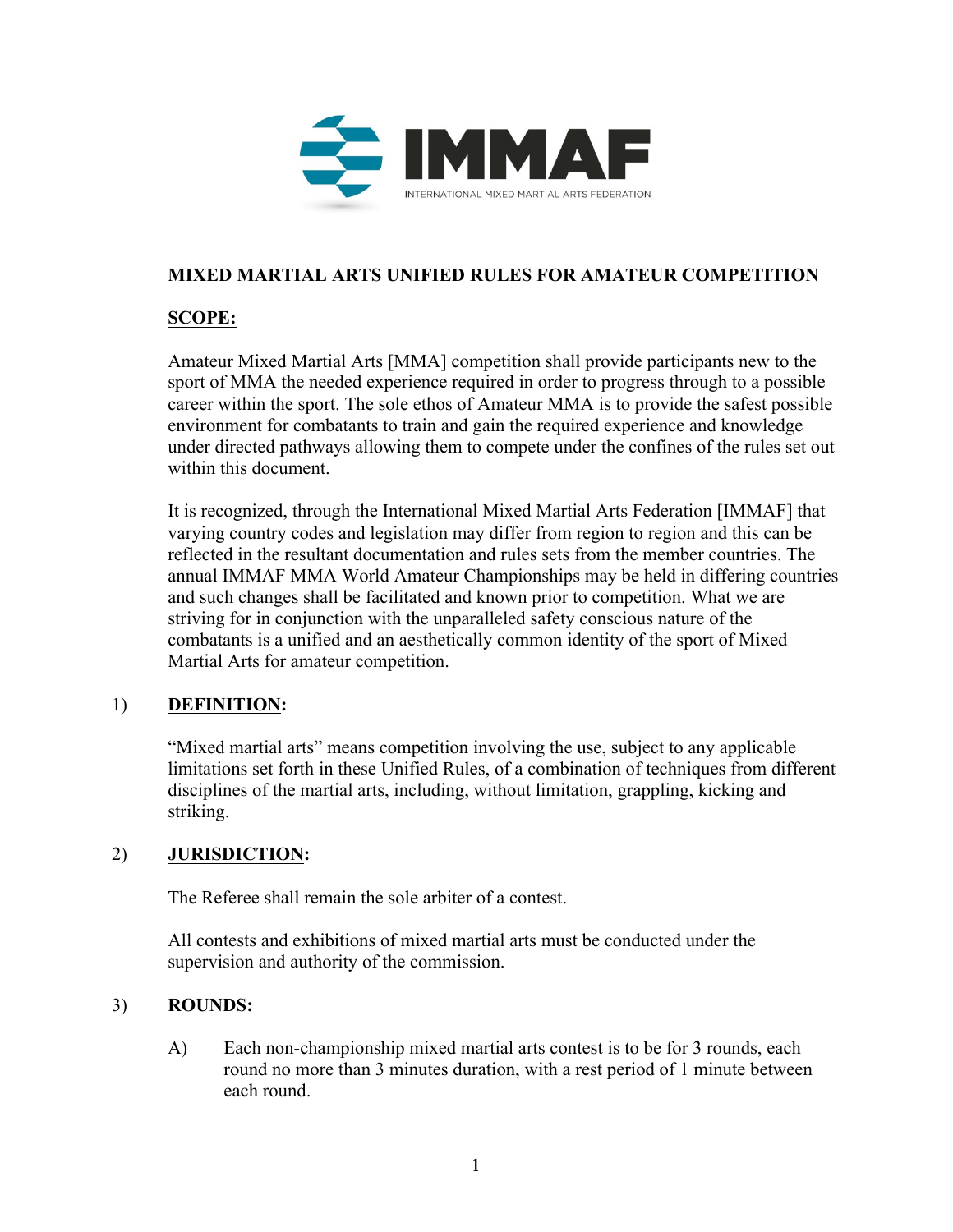# 4) **STOPPING THE CONTEST:**

The referee and the ringside physician are the only individuals authorized to enter the ring/fighting area at any time during competition, and the referee is the sole arbiter of a contest and is the only individual authorized to stop a contest.

## 5) **JUDGING:**

All contests will be evaluated and scored by three judges.

## 6) **TEN (10) POINT MUST SYSTEM:**

The 10-Point Must System will be the standard system of scoring a contest.

## 7) **WARNINGS:**

A single warning will be issued for the following infractions only:

- A) Holding or grabbing fence
- B) Holding onto opponent's shorts, gloves, shin-guards or rash-guard

# 8) **FOULS:**

- A) The following acts constitute fouls in a contest or exhibition of mixed martial arts:
	- 1) Butting with the head
	- 2) Eye gouging of any kind
	- 3) Biting
	- 4) Spitting at an opponent
	- 5) Hair pulling
	- 6) Fish hooking
	- 7) Groin attacks of any kind
	- 8) Putting a finger into any orifice or any cut or laceration of an opponent
	- 9) Small joint manipulation
	- 10) Striking downward using the point of the elbow
	- 11) Striking to the spine or the back of the head
	- 12) Kicking to the kidney with a heel
	- 13) Throat strikes of any kind, including grabbing the trachea
	- 14) Clawing, pinching or twisting the flesh
	- 15) Grabbing the clavicle
	- 16) Kicking the head of a grounded opponent
	- 17) Kneeing the head of a grounded opponent
	- 18) Stomping a grounded opponent
	- 19) Holding the fence [gripping the fence to control/hold/alter position with fingers and toes]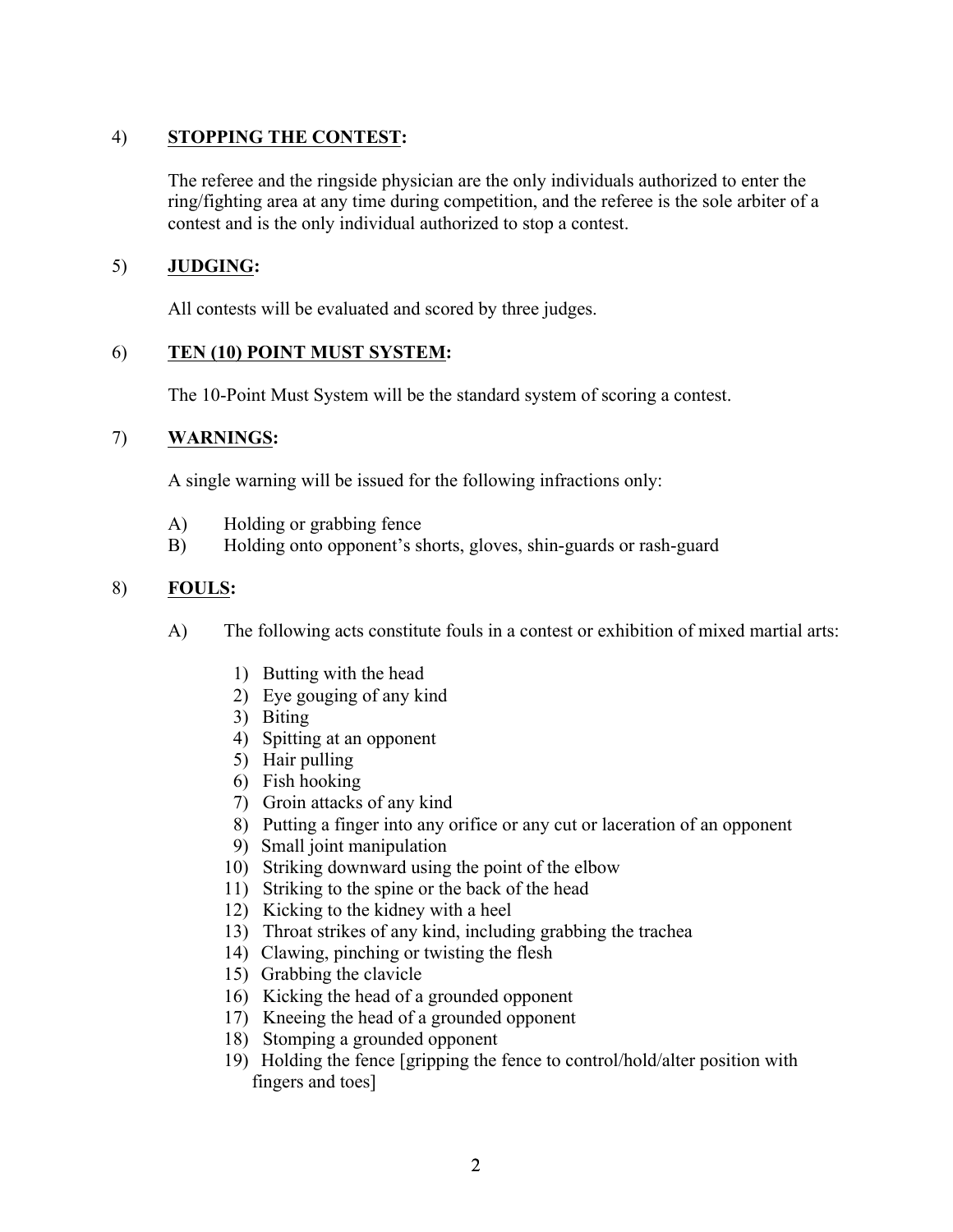- 20) Holding the shorts, gloves. Shin-guards or rash-guard of an opponent
- 21) Using abusive language in fenced ring/fighting area
- 22) Engaging in any unsportsmanlike conduct that causes injury to an opponent
- 23) Attacking an opponent on or during the break
- 24) Attacking an opponent who is under the care of the referee
- 25) Attacking an opponent after the bell has sounded the end of the round
- 26) Timidity, including, without limitation, avoiding contact with an opponent, intentionally or consistently dropping the mouthpiece or faking an injury
- 27) Throwing opponent out of ring/fighting area
- 28) Flagrantly disregarding the instructions of the referee
- 29) Spiking an opponent to the canvas on his head or neck
- 30) Interference by the corner
- 31) Applying any foreign substance to the hair or body to gain an advantage

### **FORBIDDEN TECHNIQUES**

In addition to the listed fouls above, techniques that shall remain forbidden in Amateur Mixed Martial Arts contests shall be:

- 1) Elbow and forearm strikes of any kind
- 2) Heel Hook

3) Twisters/Sit through crucifix and/or any submission deemed as applying pressure to the spine

4) Knees to the head at any point

## **FOUL PROCEEDURE**

- B) Disqualification occurs after any combination of 3 fouls or after a flagrant foul.
- C) Fouls result in a point being deducted by the official scorekeeper from the offending contestant's score. The judges should only make notations of points deducted by the referee, for each round.
- D) Only a referee can assess a foul. If the referee does not call the foul, judges must not make that assessment on their own.
- E) A fouled contestant has up to 5 minutes to recuperate.
- F) If a foul is committed
	- 1) The referee shall call time.
	- 2) The referee shall check the fouled contestant's condition and safety.
	- 3) The referee shall then instruct the fouling contestant to a neutral corner, assess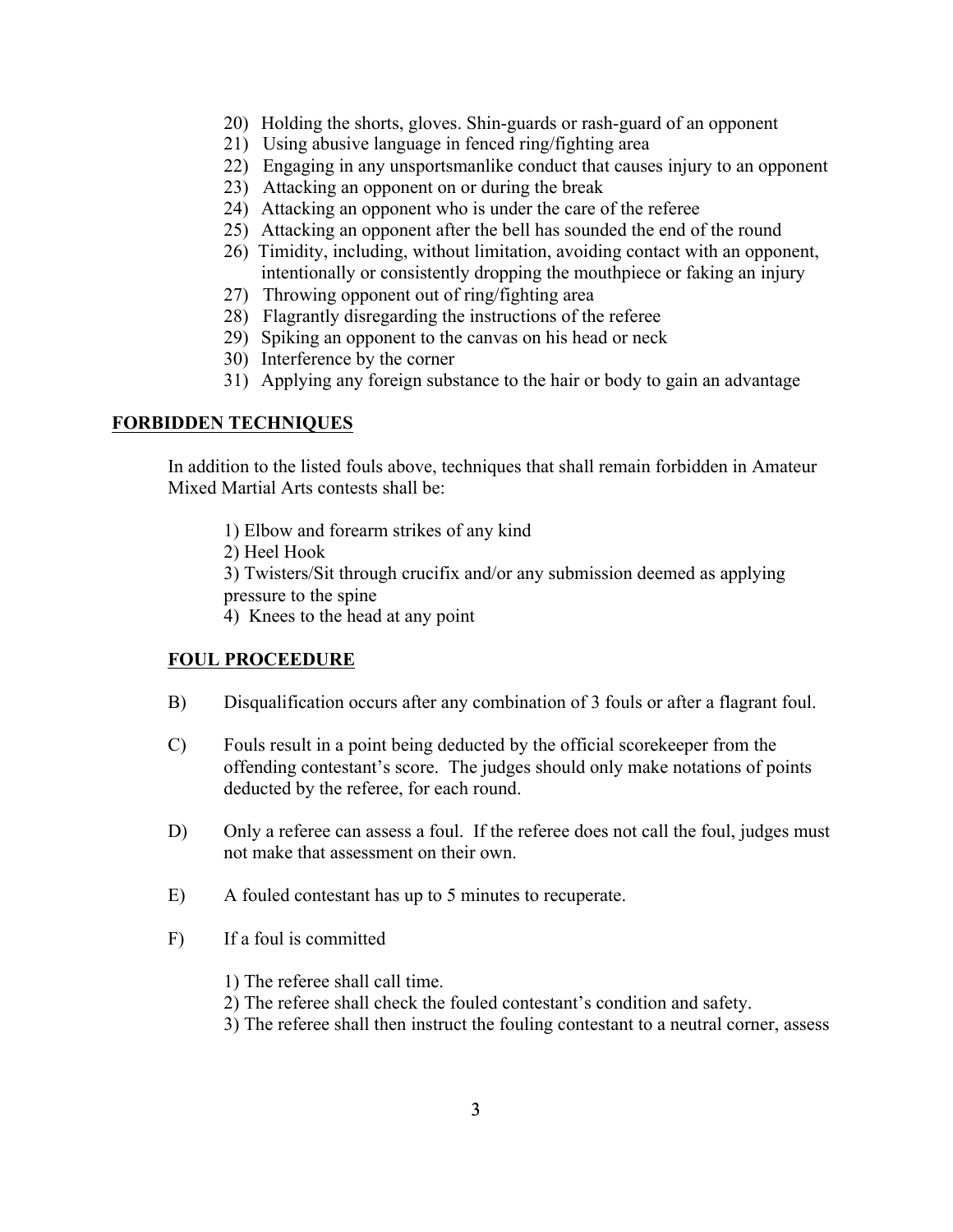the foul to the fouled contestant, deduct points [if required] and notify the cornermen, judges and official scorekeeper.

- G) If a bottom contestant commits a foul, unless the top contestant is injured, the contest will continue
	- 1) The referee will verbally notify the bottom contestant of the foul.
	- 2) When the round is over, the referee will assess the foul and notify both corners, the judges and the official scorekeeper.
	- 3) The referee may terminate a contest based on the severity of a foul. For such a flagrant foul, a contestant shall lose by disqualification.

### 9) **INJURIES SUSTAINED BY FAIR BLOWS AND FOULS:**

A) Fair Blows:

If injury is severe enough to terminate a contest, the injured contestant loses by TKO.

- B) Fouls:
	- 1) Intentional:
		- a) If an injury is severe enough to cause the immediate termination of a contest, the contestant causing the injury loses by disqualification.
		- b) If an injury is produced and the contest is allowed to continue, the referee will notify the authorities and automatically deduct 2 points from the contestant who committed the foul. Point deductions for intentional fouls will be mandatory.
		- c) If an injury as described in (b) above is the cause of the contest being stopped in a later round, the injured boxer will win by TECHNICAL DECISION, if he is ahead on the scorecards.
		- d) If an injury as described in (b) above is the cause of the contest being stopped in a later round, the contest will result in a TECHNICAL DRAW, if the injured contestant is behind or even on the scorecards.
		- e) If a contestant injures himself while attempting to foul his opponent, the referee will not take any action in his favor, and the injury will be the same as one produced by a fair blow.
	- 2) Accidental: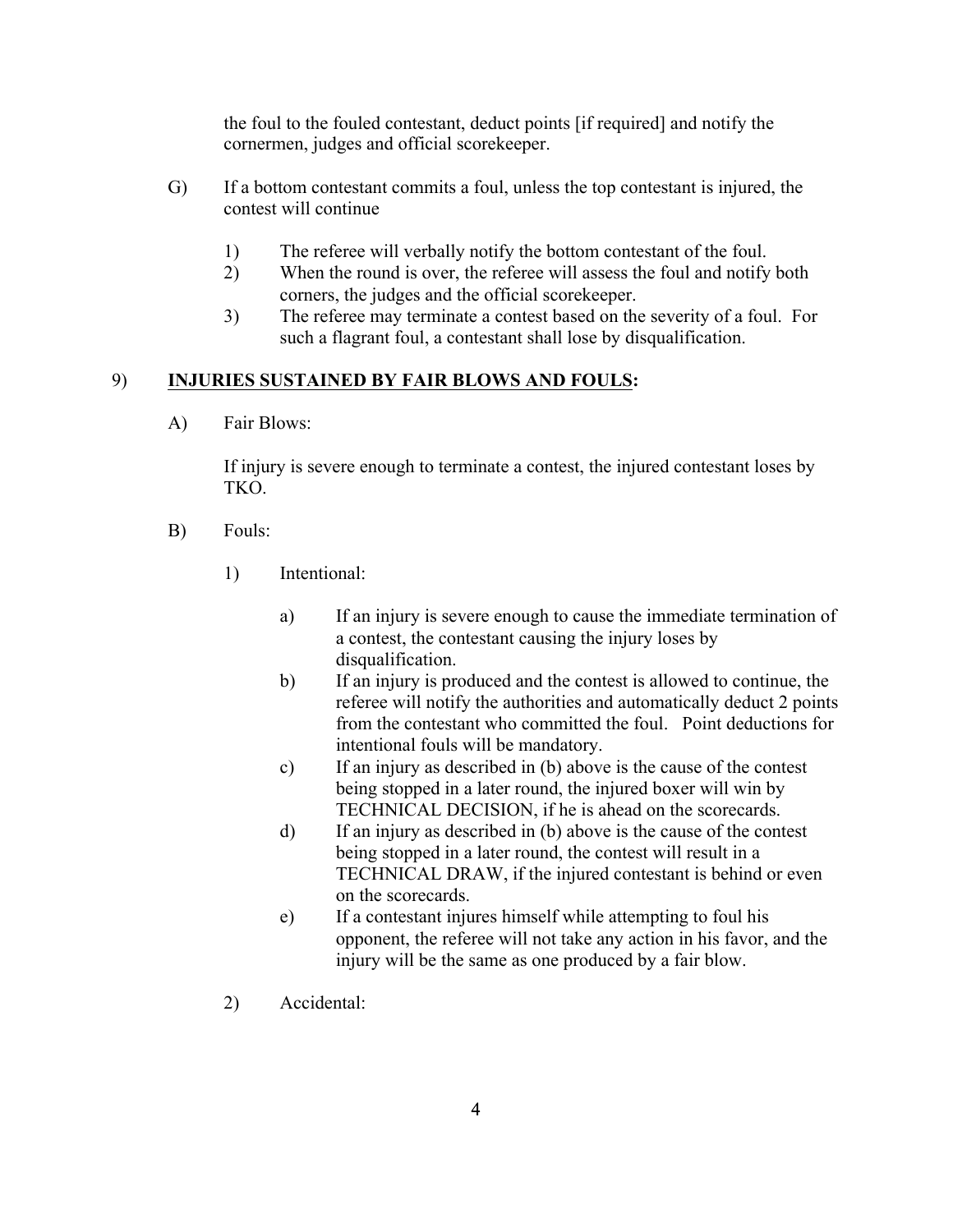- a) Any injury severe enough for the referee to stop the contest immediately, will result in a NO CONTEST if stopped before 2 rounds have been completed in a 3 round contest or if stopped before 3 rounds have been completed in a 5 round contest.
- b) Any injury severe enough for the referee to stop the contest immediately after 2 rounds of a 3 round contest, or after 3 rounds of a 5 round contest have occurred, the contest will result in a TECHNICAL DECISION, awarded to the contestant who is ahead on the score cards at the time the contest is stopped.
- c) If injury (b) above occurs, there will be no scoring of an incomplete round.
- d) If injury (b) above occurs, and the referee penalizes either contestant, then point(s) shall be deducted from the final score.

### 10) **WEIGHT DIVISIONS:**

Except with the approval of the commission, the classes for mixed martial arts contests or exhibitions and the weights for each class shall be:

| Straw-weight      | under 115 pounds       |
|-------------------|------------------------|
| Flyweight         | over 115 to 125 pounds |
| Bantamweight      | over 125 to 135 pounds |
| Featherweight     | over 135 to 145 pounds |
| Lightweight       | over 145 to 155 pounds |
| Welterweight      | over 155 to 170 pounds |
| Middleweight      | over 170 to 185 pounds |
| Light Heavyweight | over 185 to 205 pounds |
| Heavyweight       | over 205 to 265 pounds |
| Super Heavyweight | over 265 pounds        |

**Weigh-ins for amateur contestants shall be on the day of competition**. The practice of weight cutting techniques is to be discouraged by clubs, coaches and all connected with amateur competition. The ethos behind amateur competition and experience is for combatants to concentrate solely on technique and experience gained through competitive fighting. There should be a period of no less than 1 hour before competition and no longer than 8 hours between weigh-in and competition.

### 11) **MEDICAL REQUIREMENTS FOR CONTESTANTS**:

4.1 A) Contestants shall complete all pre-licensure medical examinations and tests required by the jurisdiction licensing the contest. Contestants are required to provide certificates for Hepatitis B (HBsAg), HepatitisC (HCVsAb) and HIV tests. These certificates cannot be older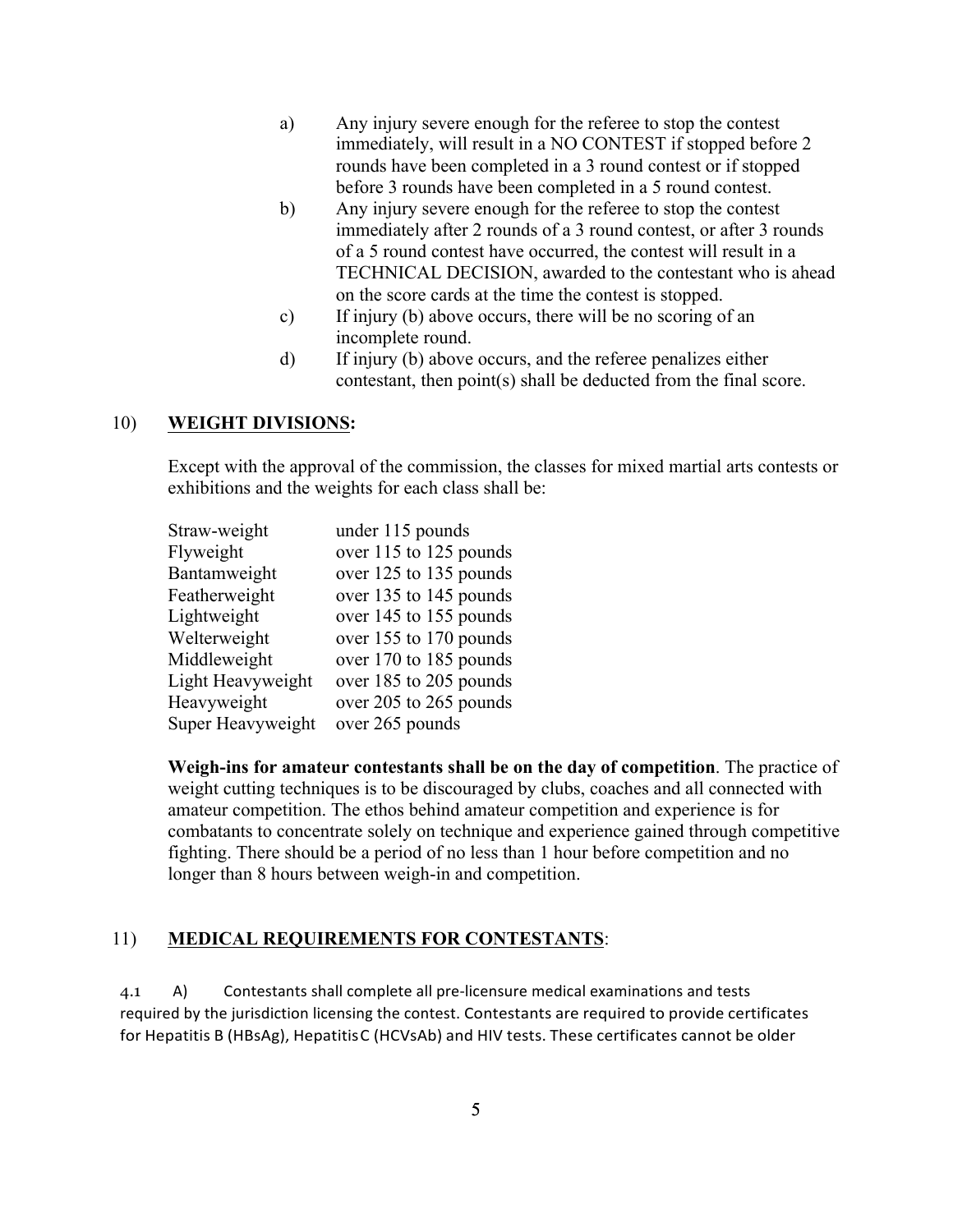### than 1 year.

- B) The jurisdiction licensing the contest shall conduct or supervise all pre-contest weigh-ins and supervise a rules meeting for all contestants and their cornermen.
- C) Post-Contest medical examination:
	- 1) Immediately following a contest, each contestant shall be given a medical examination by a physician approved by the commission. The medical examination may include any examinations or tests the commission deems necessary to determine the post-contest physical fitness of a contestant.
	- 2) Any contestant who refuses to submit to a post-contest medical examination shall be immediately suspended for an indefinite period.

### 12) **RING/FIGHTING AREA REQUIREMENTS AND EQUIPMENT:**

- A) Ring/Fighting Area:
	- 1) Size: The ring/fighting area must be circular or have at least eight equal sides**1** and must be no smaller than 20 feet x 20 feet and no larger than 32 feet x 32 feet. The ring/fighting area floor shall be padded in a manner as approved by the commission, with at least 1 inch layer of foam padding. Padding shall extend beyond the ring/fighting area and over the edge of the platform. The ring/fighting area shall have a canvas covering. No vinyl or other plastic rubberized covering shall be permitted, and material that tends to gather in lumps or ridges must not be used.
	- 2) Height: The ring/fighting area platform shall not be more than 4 feet above the floor of the building and shall have suitable steps or ramp for use by the participants. Ring posts shall be made of metal not more than 6 inches in diameter, extending from the floor of the building to between 5 and 7 feet above the canvas of the ring/fighting area and shall be properly padded in a manner approved by the commission.
- B) Fence:

 $\overline{a}$ 

1) The canvas of the ring/fighting area shall be enclosed by a fence made of such material as will not allow a contestant to fall out or break through it onto the floor or spectators; including, without limitation, chain-link fence coated with vinyl. Any metal portion of the fenced area must be covered and padded in a manner approved by the commission and must not be abrasive to the contestants.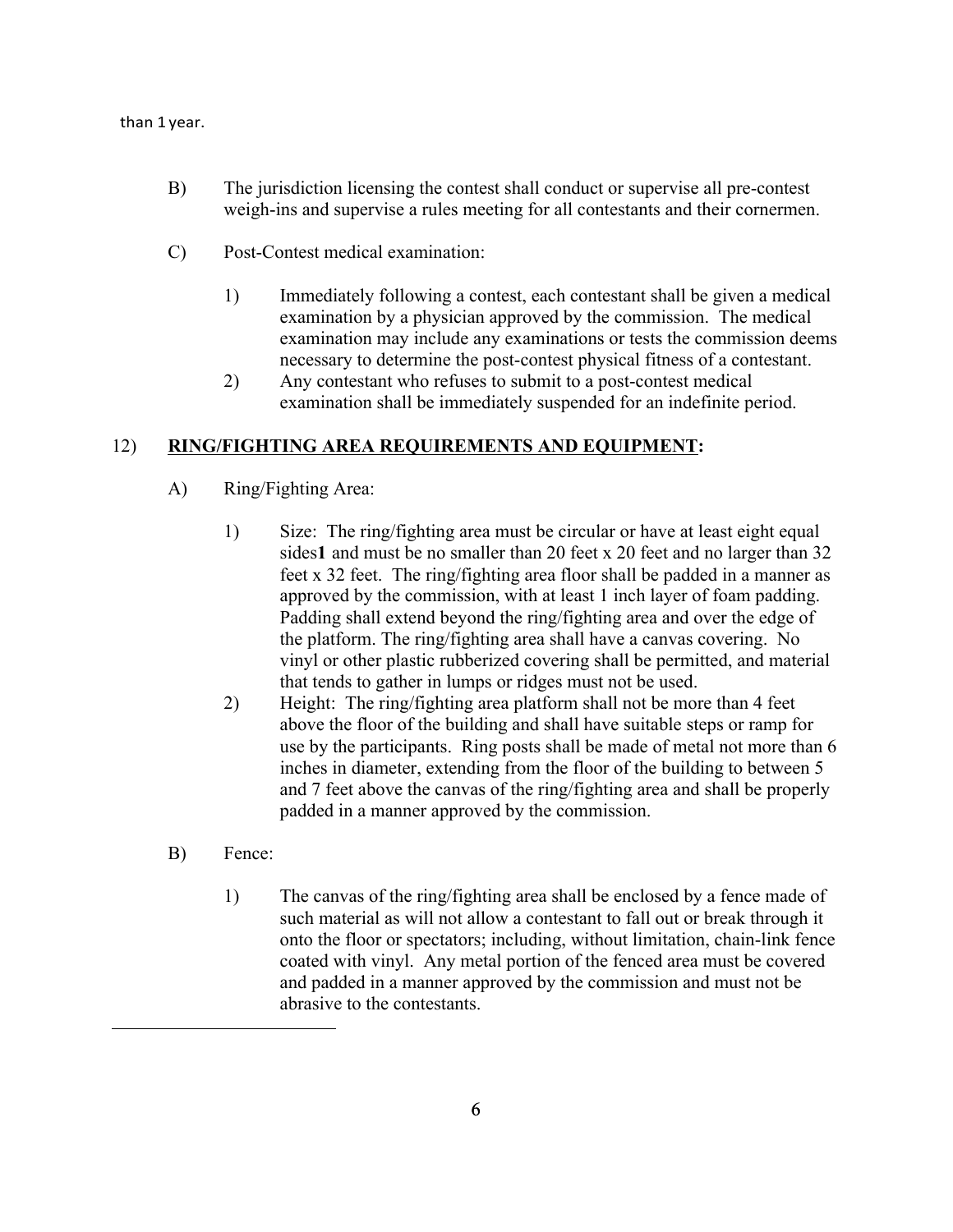- 2) The fenced area must have 2 gated entrances, preferably on opposite sides of the fenced area.
- 3) There must not be any obstruction on any part of the fence surrounding the area in which the contestants are competing.
- C) Video Screens:

The promoter of a mixed martial arts contest or exhibition shall hang at least 2 video screens which meet the approval of the commission or its executive director and which allow the patrons to view the action inside the fenced area.

- D) Gloves:
	- 1) The gloves shall be new for all events and in good condition or they must be replaced. Only gloves supplied
	- 2) All contestants shall wear gloves weighing minimum of no less that 6 ounces and no more than 8 ounces, which shall be supplied by the promoter and approved by the commission. The gloves for amateur competition shall be recognized as different to those used under professional rules and have the aesthetic of such. Contestants are not permitted to supply their own gloves.
- E) Shin-guards and rash guards.

The use of shin and rash guards shall be a mandatory requirement for amateur mixed martial arts competition. The type of shin guard used shall be able to facilitate the grappling aspects associated with competition. As such the preferred type shall be a tight fighting pull-on sock/neoprene type shin guard. The use of shin guards with Velcro type strap fasteners or utilizing any substance other than which the shin guard is made of shall be forbidden. The type of rash guard to be used shall be of tight fighting stretch material and carry 3 letter country codes on the upper back of the garment. All rash guards are to be of short sleeve type. No long sleeve rash guards are permitted. The rash guards shall be either blue or red in color.

- F) Ring Stools:
	- 1) A ring stool of a type approved by the commission shall be available for each contestant. All ring stools must be thoroughly cleaned or replaced after each contest.
	- 2) An appropriate number of stools or chairs, of a type approved by the commission, shall be available for each contestant's seconds in the corner. Stools must be thoroughly cleaned or replaced after each contest.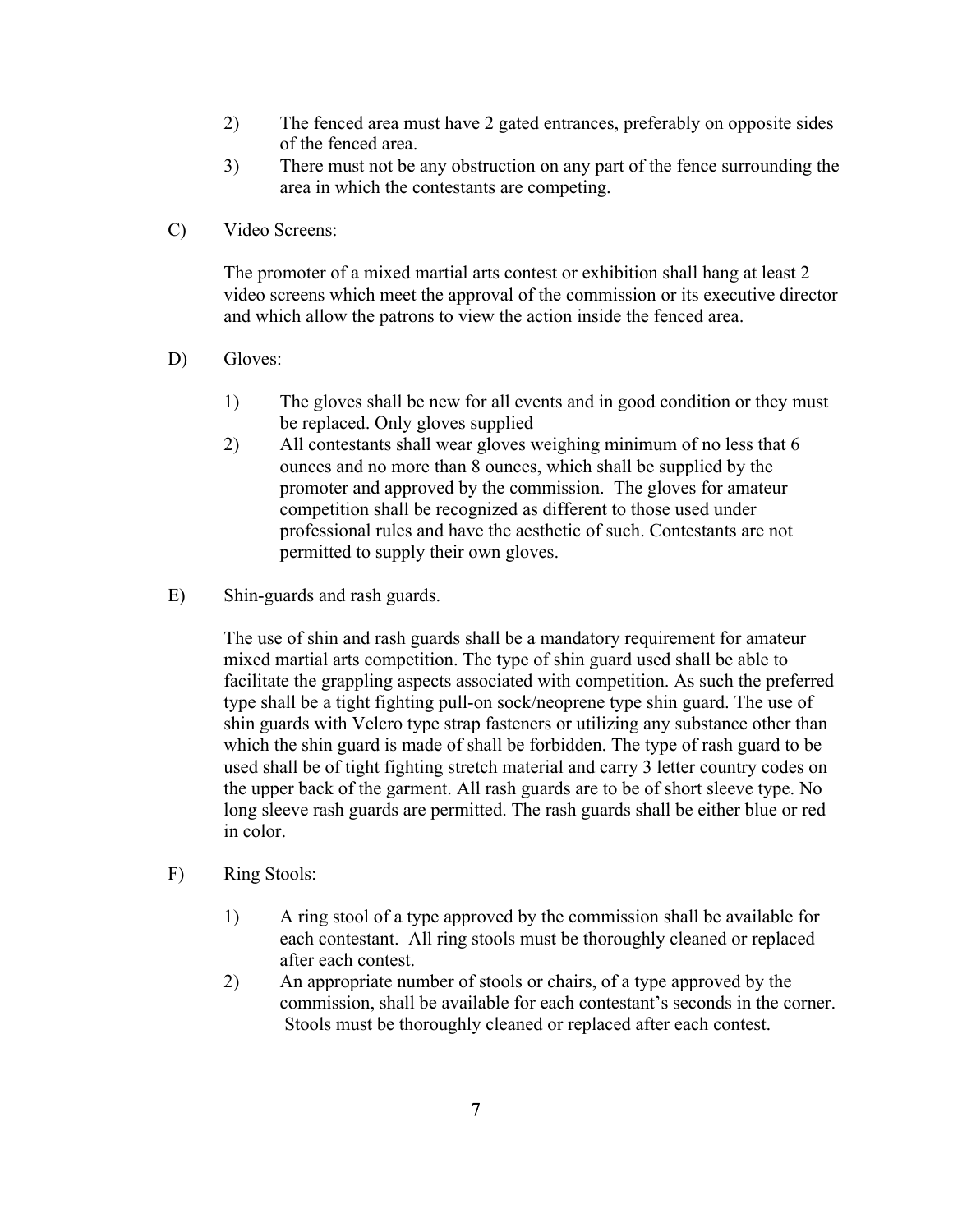G) Other Equipment:

For each contest, the licensed promoter shall provide each contestant's corner with:

- 1) A clean water bucket; and
- 2) A clean plastic bottle.

### 13) **SAFETY REQUIREMENTS:**

- A) Specifications for Bandages on Contestants' Hands:
	- 1) In all weight classes, the bandages on each contestant's hand shall be restricted to soft gauze cloth not more than 20 yards in length and 2 inches in width, held in place by not more than 10 ft. of surgeon's tape, 1 inch in width, for each hand.
	- 2) Surgeon's adhesive tape shall be placed directly on each hand for protection near the wrist. The tape may cross the back of the hand twice, but may not extend within three-fourths of an inch of the knuckles when the hand is clenched to make a fist. Strips of tape may be used between the fingers to hold down the bandages.
	- 3) The bandages shall be evenly distributed across the hand.
	- 4) Bandages and tape shall be placed on the contestant's hands in the dressing room in the presence of the commission inspector and in the presence of the manager or chief second of his opponent. A contestant may waive his privilege of having a representative witness the bandaging of his opponent's hands.
	- 5) Under no circumstances are gloves to be placed on the hands of a contestant until the approval of the commission inspector is received.
- B) Groin and Chest Protectors:
	- 1) Groin: All male contestants shall provide and wear a foul-proof groin protector, which shall be subject to examination and approval by the commission.
	- 2) Chest: All female contestants shall be given the choice to wear either a chest and /or groin protector during competition. The chest protector shall be subject to examination and approval by the commission.
- C) Mouthpieces:
	- 1) All contestants are required to wear a well-fitting mouthpiece, which shall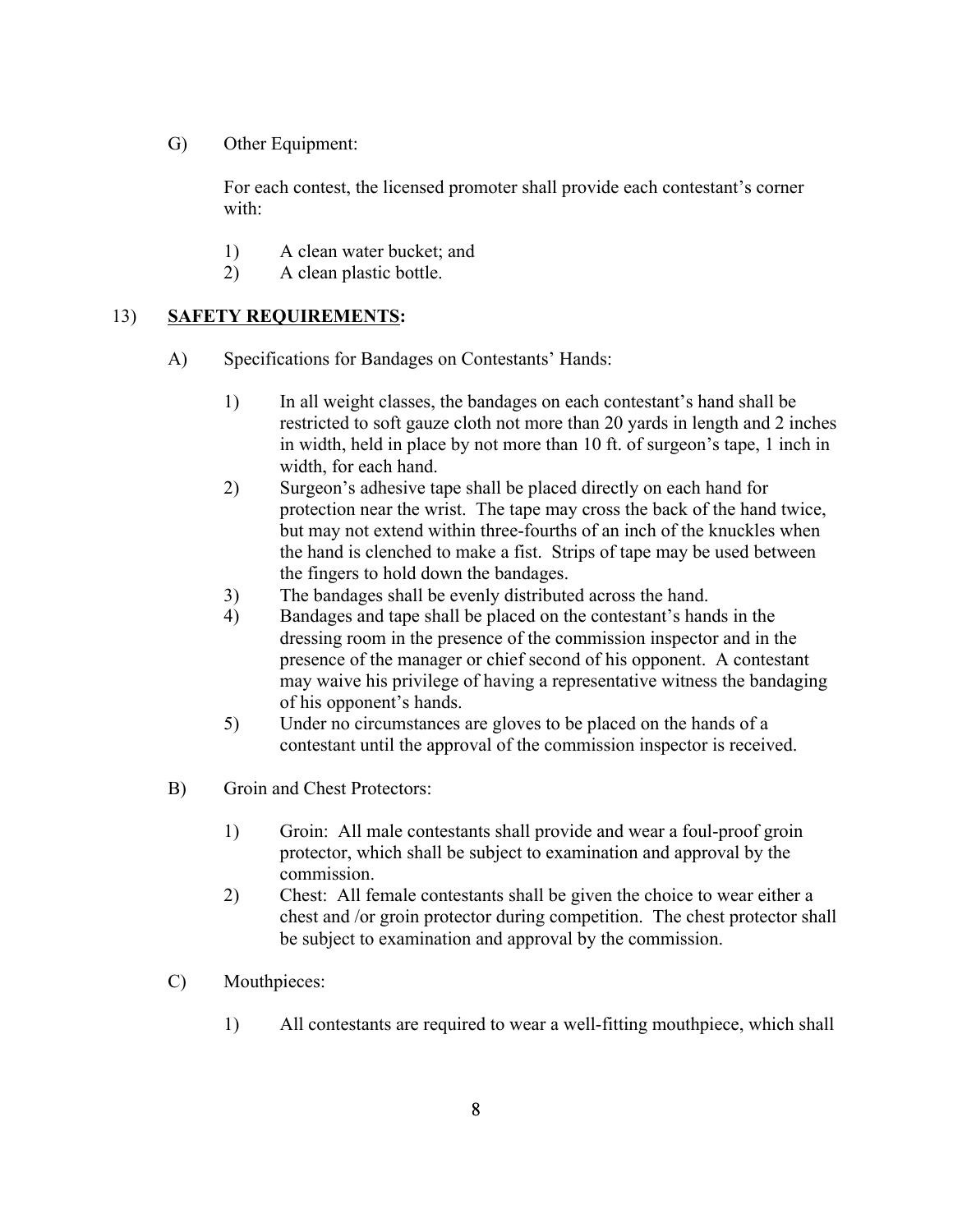be subject to examination and approval by the commission.

2) A round will not begin until both contestants have their respective mouthpieces in place.

3) If a mouthpiece is involuntarily dislodged during competition, the referee will call time and replace the mouthpiece at the first opportune moment, which does not interfere with the immediate action.

- D) Contestant's Apparel:
	- 1) Trunks/shorts. Each contestant must wear mixed martial arts shorts, compression shorts, boxing or kickboxing shorts/pants. No pockets, zips, Fasteners or any foreign substance other than that of the material that the shorts are made of shall be permitted.
	- 2) Shirt or Gi: Male contestants may not wear a shirt. GI's and tights/grappling type spats/tights are not permitted.
	- 3) Shoes: Contestants may not wear shoes of any kind during competition
- E) Contestant's Physical Appearance:
	- 1) Each contestant must be clean and present a tidy appearance.
	- 2) The excessive use of grease or any other foreign substance, including, without limitation, grooming creams, lotions or sprays, may not be used on the face, hair or body of a contestant. The referee or the commission's representative shall cause any excessive grease or foreign substance to be removed.
	- 3) The commission's representative shall determine whether head or facial hair presents any hazard to the safety of the contestant or his opponent or will interfere with the supervision and conduct of the contest. If the head or facial hair of a contestant presents such a hazard or will interfere with the supervision and conduct of the contest, the contestant may not compete in the contest unless the circumstances creating the hazard or potential interference are corrected to the satisfaction of the commission's representation. Without limiting the foregoing standard, head hair must be trimmed or tied back in such a manner that it will not interfere with the vision of either contestant or cover any part of a contestant's face.
	- 4) Contestants may not wear any jewelry or other piercing accessories while competing.
- F) Emergency Medical Facilities, Personnel and Equipment:
	- 1) All promoters must provide medical information, facilities and equipment, including, but not limited to a stretcher and emergency oxygen, adequate for emergency occasions, and an ambulance for each event, and all such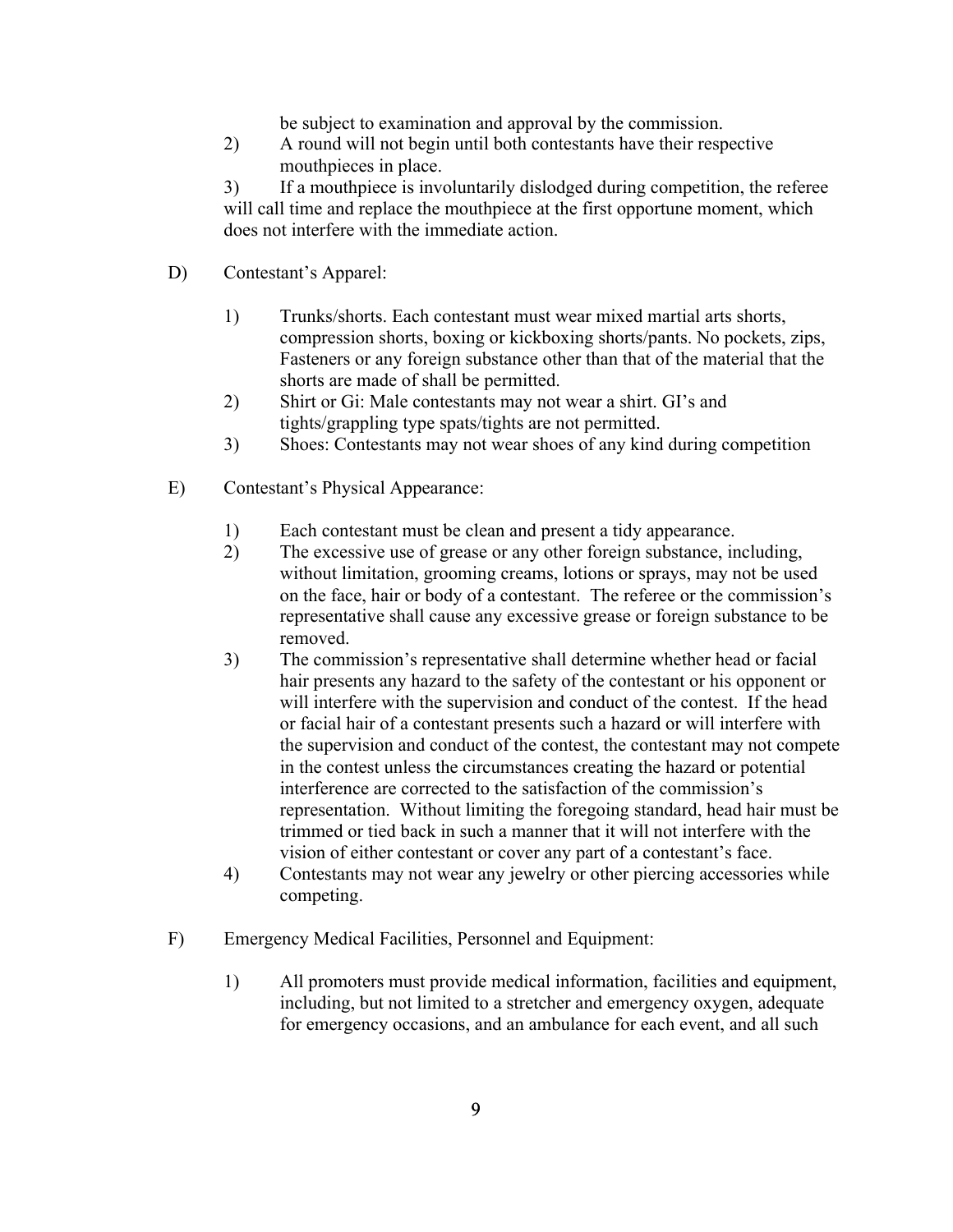medical facilities and equipment must be approved in advance by the commissioner. No event shall be allowed to start until an ambulance is available and present at the event. No event shall be allowed to continue if an ambulance is utilized to transport a previous contestant to a medical facility, until another ambulance is available and present at the event.

- 2) There shall be at least 1 GMC Registered Doctor and a minimum of 2 paramedics present at all events, from the commencement of the first contest, throughout the duration of the event, and until the last contestant leaves the arena. No event shall be allowed to continue if an paramedic leaves the arena to transport a previous contestant to a medical facility, until an paramedic replacement is available and present at the event.
- 3) Disposable Hygienic Gloves must be worn by all seconds, referees, ringside physicians and inspectors while involved with the event.

### 14) **TYPES OF CONTEST RESULTS:**

- A) Submission by:
	- 1) Physical Tap Out
	- 2) Verbal tap out
- B) Technical Knockout (TKO) by:
	- 1) Referee stopping contest
	- 2) Ringside Physician stopping contest (according to some states' laws)
- C) Decision via the scorecards, including:
	- 1) Unanimous Decision When all three judges score the contest for the same contestant
	- 2) Split Decision When two judges score the contest for one contestant and one judge scores for the opponent
	- 3) Majority Decision When two judges score the contest for the same contestant
		- and one judge scores a draw
	- 4) Draw, including:
		- a) Unanimous Draw When all three judges score the contest a draw
		- b) Majority Draw When two judges score the contest a draw
		- c) Split Draw When all three judges score differently
- D) Disqualification
- E) Forfeit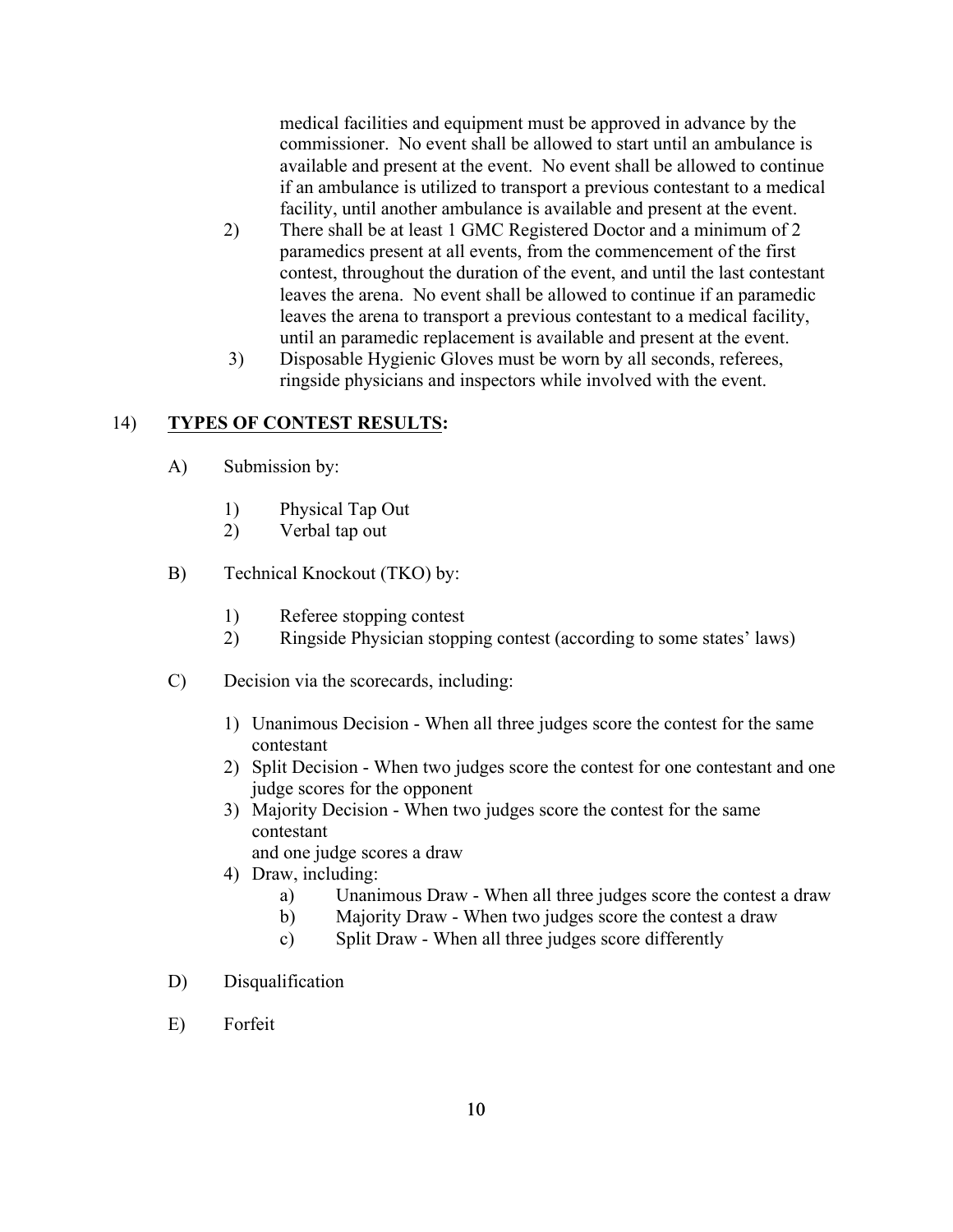- F) Technical Draw
- G) Technical Decision
- H) No Contest

### 15) **SCORING TECHNIQUES:**

- A) Using the 10-Point Must Scoring System, judges are required to determine a winner of a contest that ends after the initial scheduled number of rounds have been completed. 10 points must be awarded to the winner of the round and nine points or less must be awarded to the loser, except for a rare even round, which is scored (10-10).
- B) Mixed Martial Arts Techniques are defined as:
	- 1) "Effective Striking": The total number of legal heavy strikes landed

"Effective Grappling": The successful execution of a legal takedown and/or reversal including the following maneuvers:

- a) Takedowns from standing position to mount position;
- b) Passing the guard to mount position;
- c) Bottom position fighters using an active, threatening guard.
- 2) "Effective Aggression": Moving forward and landing a legal strike.
- 3) "Fighting Area Control": Dictating the pace, location and position of the contest using the following maneuvers:
	- a) Countering a grappler's attempt at takedown to remain standing and legally striking effectively;
	- b) Taking down an opponent to force a ground fight;
	- c) Creating threatening submission attempts pass the guard to achieve mount, while on the ground;
	- d) Creating striking opportunities, while on the ground.
- C) Judges must evaluate mixed martial arts techniques, such as:
	- 1) Effective Striking/Effective Grappling
	- 2) Effective Aggression
	- 3) Ring/Fighting Area Control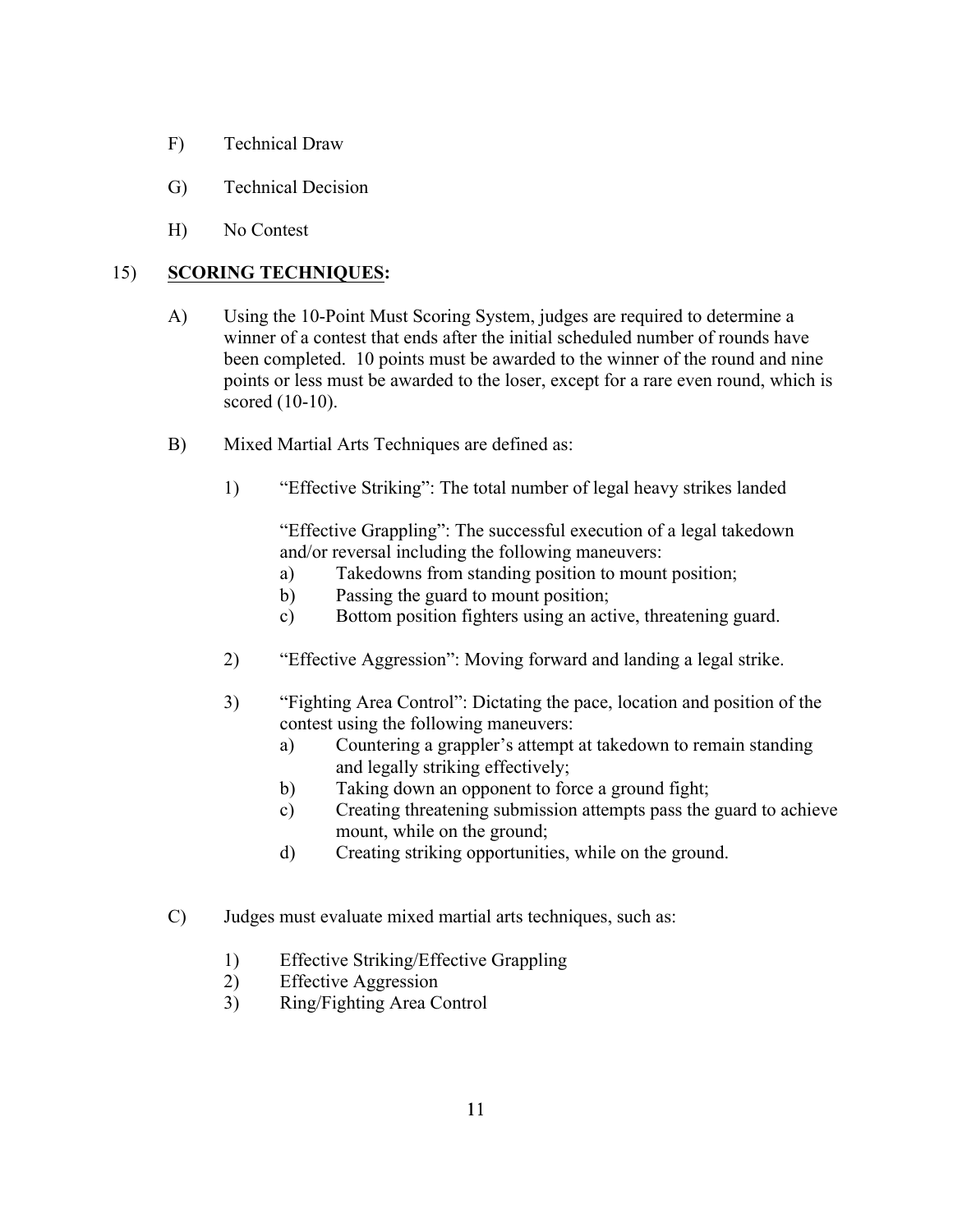Evaluations shall be made in the order in which the techniques appear above, giving the most weight in scoring to effective striking, grappling, ring/fighting area control and aggressiveness/defense.

- D) Judges should use a sliding scale and recognize the length of time the contestants are either standing or on the ground, as follows:
	- 1) If 90% of a round was spent on the ground, then:
		- a) Effective Grappling is weighed first
		- b) Effective Striking is then weighed
	- 2) If 90  $\%$  of a round was standing, then:
		- a) Effective Striking is weighed first
		- b) Effective grappling is then weighed
	- 3) If a round ends with 50% standing and 50% grounded, striking and grappling are weighed more equally.

### 16) **OBJECTIVE SCORING CRITERIA**:

#### 10-10 Round

- A) When both contestants appear to be fighting evenly and neither contestant shows clear dominance in a round.
- B) When both contestants suffer equal numbers of legal knockdowns, takedowns, and strikes and neither shows clear dominance in a round.

#### 10-9 Round

- A) When a contestant wins by a close margin, landing the greater number of effective legal strikes, grappling and other maneuvers.
- B) When a contestant remains in the guard position with no fighter having an edge in striking or grappling, the fighter who scored the legal takedown wins the round.

#### 10-8 Round

- A) When a contestant overwhelmingly dominates by striking or grappling in a round.
- B) When a contestant adversely affects his opponent by knocking him down from a legal strike, threatening submission attempts, throwing, legal striking while